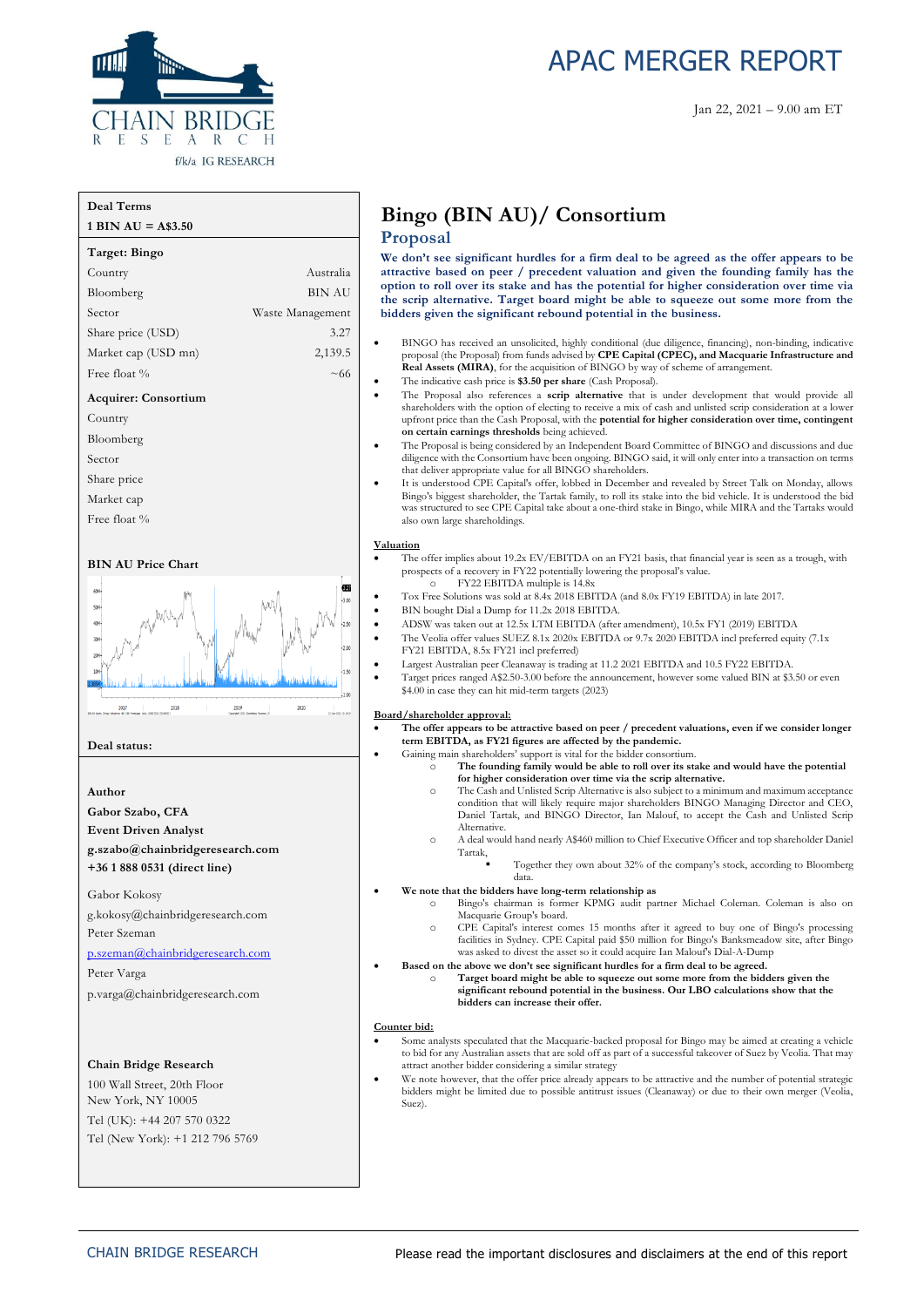# **Key terms of the proposal**

| <b>Transaction Details</b>    |                                                     |  |  |  |
|-------------------------------|-----------------------------------------------------|--|--|--|
| Deal announcement             | January 18, 2021                                    |  |  |  |
| Offer terms                   | 1 BIN $AU = A$3.50$ with cash and scrip alternative |  |  |  |
| Deal size                     | A\$2.5b                                             |  |  |  |
| Offer structure               | Scheme of Arrangement                               |  |  |  |
| Target's Board Recommendation | N/A                                                 |  |  |  |
| <b>Voting Agreement</b>       | None                                                |  |  |  |
| BIN AU incorp.                | Australia                                           |  |  |  |
| Deal announcement             | Click here for the announcement                     |  |  |  |
| <b>Synergies</b>              | N/A                                                 |  |  |  |

### **Dividends**

■ BIN AU pays dividends semi-annually in March and September / October. March dvd is expected to be cca A\$0.017 / share

## **Key Conditions**

- **Due diligence**
- **■ Financing**

# **Background**

- BINGO has received an unsolicited, highly conditional, non-binding, indicative proposal (the Proposal) from funds advised by CPE Capital (CPEC), on behalf of CPEC and its potential co-investors (the Consortium), which include Macquarie Infrastructure and Real Assets (MIRA), for the acquisition of BINGO by way of scheme of arrangement.
- The indicative cash price currently offered to BINGO shareholders under the Proposal is \$3.50 per share (Cash Proposal).
	- The Proposal also references a scrip alternative that is under development that would provide all shareholders with the option of electing to receive a mix of cash and unlisted scrip consideration at a lower upfront price than the Cash Proposal, with the potential for higher consideration over time, contingent on certain earnings thresholds being achieved post completion of a transaction (Cash and Unlisted Scrip Alternative).
	- o The Cash and Unlisted Scrip Alternative is also subject to a minimum and maximum acceptance condition that will likely require major shareholders BINGO Managing Director and CEO, Daniel Tartak, and BINGO Director, Ian Malouf, to accept the Cash and Unlisted Scrip Alternative.
- The Proposal is subject to a number of conditions, including due diligence and financing.
- The Proposal is being considered by an Independent Board Committee of BINGO and discussions and due diligence with the Consortium have been ongoing. There can be no assurance that any transaction will result from discussions with the Consortium. BINGO will only enter into a transaction on terms that deliver appropriate value for all BINGO shareholders.
- It is understood CPE Capital and its partners, believed to include an infrastructure fund run by Macquarie Group, made a formal offer to acquire Bingo in December and have held advanced talks with the company.
- **■** It is understood Bingo's board has called in investment bank UBS and law firm Herbert Smith Freehills to help assess the CPE Capital consortium's offer and spearhead talks. Bingo's chairman is former KPMG audit partner Michael Coleman. Coleman is also on Macquarie Group's board.
- **■** CPE Capital's interest comes 15 months after it agreed to buy one of Bingo's processing facilities in Sydney. CPE Capital paid \$50 million for Bingo's Banksmeadow site, after Bingo was asked to divest the asset so it could acquire Ian Malouf's Dial-A-Dump
- **■** A deal would hand nearly A\$460 million to Chief Executive Officer and top shareholder Daniel Tartak, whose parents started Bingo in the outer suburbs of Sydney in 2005 by acquiring a small skip bin company for less than A\$1 million.
	- o It is understood CPE Capital's offer, lobbed in December and revealed by Street Talk on Monday, allows Bingo's biggest shareholder, the Tartak family, to roll its stake into the bid vehicle.
	- o It is understood the bid was structured to see CPE Capital take about a one-third stake in Bingo, while MIRA and the Tartaks would also own large shareholdings.
	- o Bingo Chief Executive Officer Daniel Tartak and board member Ian Malouf would probably have to accept the scrip deal, based on its minimum and maximum acceptance conditions.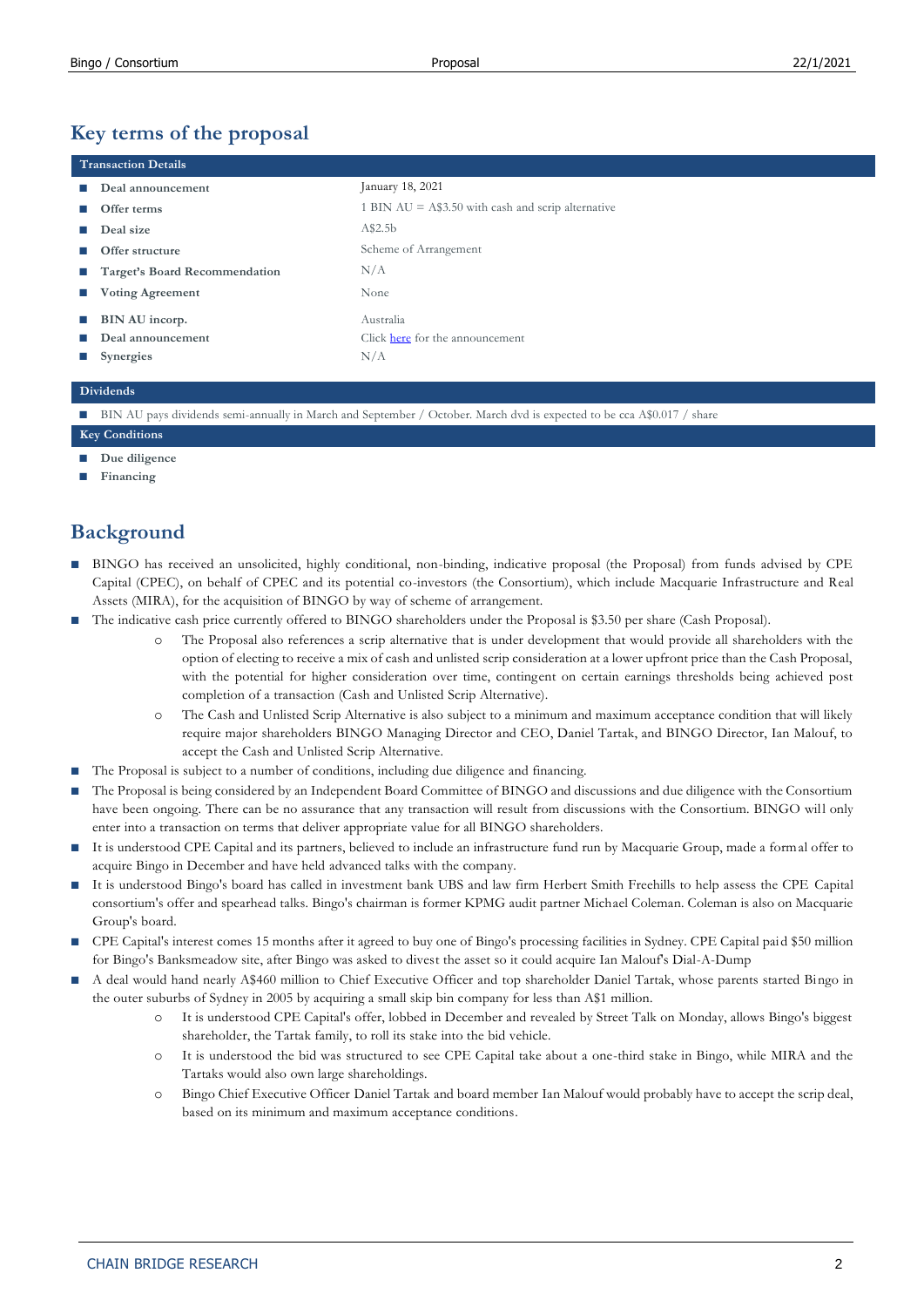# **Company Description**

### **BINGO DESCRIPTION**

- BINGO is a fully-integrated, ASX listed recycling and waste management company with operations across New South Wales and Victoria.
- BINGO provides end-to-end solutions across the resource management supply chain including collection, processing and recovery, disposal and manufacturing. They have the largest network of recycling and resource recovery centres across NSW and Victoria.
- They are also contributing to Australia's circular economy through our ECO Product range of recycled building and landscaping materials.
- Bingo runs a fleet of 300 waste collection trucks in Sydney and Melbourne with bright orange branding. It underwent a major expansion by acquiring the rival Dial-A-Dump business in August 2018 for \$578 million from entrepreneur Mr Malouf to add extra muscle to take on heavyweights such as ASX-listed Cleanaway and multinationals Veolia and Suez.

#### **Business segments**

- **Collections business** is carried out through its two business divisions BINGO Bins and BINGO Commercial.
	- o **BINGO Bins focuses on the collection of non-putrescible Building and Demolition (B&D) waste from a wide range of construction sites**, civil and infrastructure projects and households.
		- BINGO's B&D Collections business consists of a fleet of more than 250 trucks across NSW and VIC.
	- o **BINGO Commercial focuses on the collection of Commercial and Industrial (C&I)** waste from customers across a range of sectors, including commercial office, hospitality, education, retail and manufacturing.
		- BINGO's C&I Collections business consists of a fleet of more than 75 trucks across NSW and VIC.

#### **■ Post collections**

- o BINGO provides post-collections services across its network of fully integrated transfer stations, recycling and disposal assets and recycled product manufacturing services.
- o BINGO diverts waste from landfill by sorting and processing mixed waste to be reused, recycled or sent to other facilities.

#### **■ Other**

o BINGO's remaining business activities include the manufacture and sale of steel and plastic bins through BINGO's wholly-owned subsidiary, TORO Waste Equipment, for both BINGO's Collections operations and for external customers. TORO services the waste management, mining and construction industries.

| \$m                             | <b>FY19</b> | <b>FY20</b>          | Variance  |    |
|---------------------------------|-------------|----------------------|-----------|----|
| <b>Underlying Revenue</b>       | 402.2       | 486.72               | 21.0%     | ☎  |
| <b>Underlying EBITDA</b>        | 108.01      | 152.1 <sup>3</sup>   | 40.8%     | ☎  |
| <b>Underlying EBITDA margin</b> | 26.9%       | $31.3%$ <sup>4</sup> | 440 bps   | ☎  |
| Statutory NPAT <sup>5</sup>     | 22.3        | 66.0                 | 196.0%    | ☎  |
| <b>Statutory EPS</b>            | 3.9 cents   | $10.1$ cents         | 159.0%    | ☎  |
| <b>Operating Free Cash Flow</b> | 116.5       | 160.1                | 37.4%     | ☎  |
| <b>Cash Conversion</b>          | 109.8%      | 106.9%               | (290 bps) | J  |
| <b>ROCE</b>                     | 9.4%        | 8.0%                 | (143 bps) | u, |
| Leverage Ratio <sup>6</sup>     | 2.6x        | 2.0x                 | 23.1%     |    |
| Dividend per share              | 3.72 cents  | 3.70 cents           | $(0.5\%)$ |    |

#### **Key financials:**





Source: BIN AU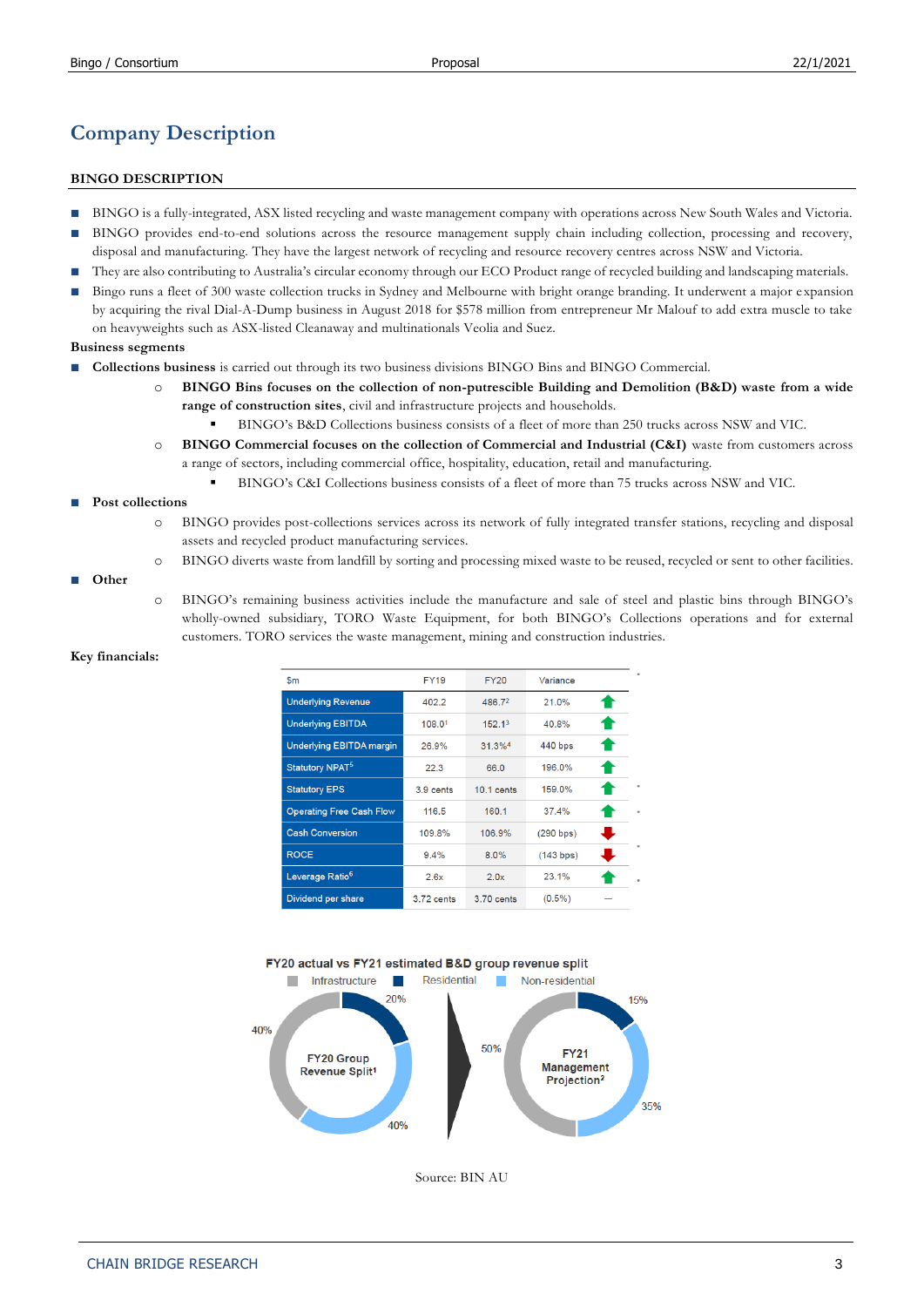### **BIDDER DESCRIPTION**

- **CPE Capital** is one of Australia's oldest private equity firms and was recently rebadged from CHAMP Private Equity.
	- o CPE Capital traditionally targets investments worth up to a few hundred million dollars and its investments include Bingo's Banksmeadow, biscuit maker Gourmet Food Holdings and luxury car dealer The Dutton Group.
	- o CPE Capital's investment portfolio ranges from food to the automobile sector, and includes Banksmeadow Recycling site, which it bought from Bingo in 2019.
		- CPE Capital 15 months after it agreed to buy one of Bingo's processing facilities in Sydney. CPE Capital paid \$50 million for Bingo's Banksmeadow site, after Bingo was asked to divest the asset so it could acquire Ian Malouf's Dial-A-Dum
		- The Banksmeadow facility purchased by CPE in September, 2019 is on an 8200 square metre site near Port Botany in Sydney.
			- It collects building and demolition waste from sites in the Sydney CBD, the eastern suburb of Sydney and inner south-western suburbs.
	- o CPE Capital is cashed-up, thanks to a recent fundraising, and is understood to have secured firm support from MIRA and other investors.
- **■ Macquarie Infrastructure and Real Assets (MIRA)** is a member of the bidding consortium.
	- o MIRA has more than \$US130 billion in assets under management and its Australian investments include telecommunications tower company Axicom, data centre developer AirTrunk, coal carrier and intermodal transport network owner One Rail Australia, NSW electricity distributor Endeavour Energy and land titles offices in South Australia and Western Australia.
	- o MIRA's investments also include waste businesses in North America and Europe.
	- o Macquarie Infrastructure and Real Assets is also chasing PEXA and a berry farm owner Vitalharvest Freehold Trust and thinks about bidding for a stake in NSW motorways group WestConnex.

# **Deal rationale**

- The offer comes at a time when the government is injecting stimulus into the recycling and construction sectors and pushing infrastructure investment as the economy reopens from coronavirus-enforced lockdowns.
- **■** Federal and state governments implement policies to boost recycling rates in Australia, and amid a major infrastructure spending spree to stimulate the economy in the pandemic that should deliver plenty of work to the Bingo division that collects demolition and building waste.
	- o The federal government in its budget committed an extra \$1.75 billion of funding in the Recycling Modernisation Fund and the Modern Manufacturing Strategy. There are also more than \$100 billion of direct infrastructure investments earmarked.

## **Key risks**

### **BOARD / SHAREHOLDER APPROVAL**

- The offer appears to be attractive based on peer / precedent valuations, even if we consider longer term EBITDA, as FY21 **figures are affected by the pandemic.**
- Gaining main shareholders' support is vital for the bidder consortium.
	- o **The founding family would be able to roll over its stake and would have the potential for higher consideration over time via the scrip alternative.**
	- o The Cash and Unlisted Scrip Alternative is also subject to a minimum and maximum acceptance condition that will likely require major shareholders BINGO Managing Director and CEO, Daniel Tartak, and BINGO Director, Ian Malouf, to accept the Cash and Unlisted Scrip Alternative.
		- Together they own about 32% of the company's stock, according to Bloomberg data.
		- Many investment funds, however are barred from owning unlisted assets.
	- o A deal would hand nearly A\$460 million to Chief Executive Officer and top shareholder Daniel Tartak,
- **■ We note that the bidders have long-term relationship as** 
	- o Bingo's chairman is former KPMG audit partner Michael Coleman. Coleman is also on Macquarie Group's board.
	- o CPE Capital's interest comes 15 months after it agreed to buy one of Bingo's processing facilities in Sydney. CPE Capital paid \$50 million for Bingo's Banksmeadow site, after Bingo was asked to divest the asset so it could acquire Ian Malouf's Dial-A-Dump
- Based on the above we don't see significant hurdles for a firm deal to be agreed.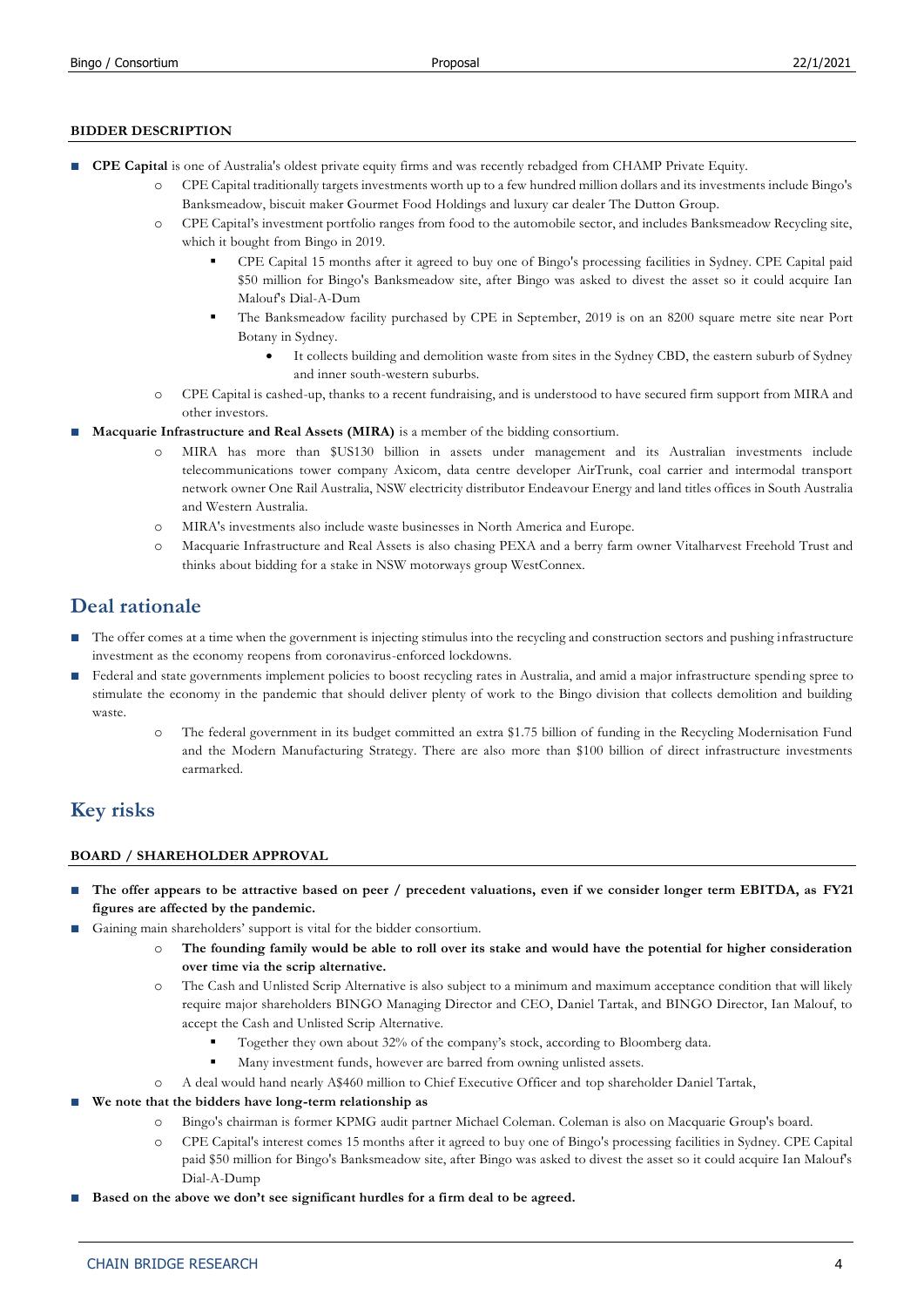o **Target board might be able to squeeze out some more from the bidders given the significant rebound potential in the business. Our LBO calculations show that the bidders can increase their offer.**

#### **COUNTER-BID**

- Some analysts speculated that the Macquarie-backed proposal for Bingo may be aimed at creating a vehicle to bid for any Australian assets that are sold off as part of a successful takeover of Suez by Veolia.
	- o That may attract another bidder considering a similar strategy.
	- o [AFR:](https://www.afr.com/street-talk/one-deal-s-trash-waste-players-eye-veolia-suez-assets-20201031-p56adc) A combined Veolia/Suez would quickly become the biggest player in the Australian waste market, according to Morgan Stanley analysts' numbers, with a combined 14 per cent market share to leapfrog incumbent No.1 Cleanaway.
- We note however, that the offer price already appears to be attractive and the number of potential strategic bidders might be limited due to possible antitrust issues (Cleanaway) or due to their own merger (Veolia, Suez).

### **Valuation**

#### **PREMIUM / DEAL MULTIPLE**

■ Under the proposal, Bingo shareholders would get A\$3.50 per share, a nearly 28% premium to the stock's last close, the company said in a statement.

#### **Deal multiple:**

- The offer implies about 19.2x EV/EBITDA on an FY21 basis, that financial year is seen as a trough, with prospects of a recovery in FY22 potentially lowering the proposal's value.
	- o FY22 and FY23 EBITDA multiple is 14.8x and 12.7 respectively.
- Tox Free Solutions was sold at 8.4x 2018 EBITDA (and 8.0x FY19 EBITDA) in late 2017.
- BIN bought Dial a Dump for 11.2x 2018 EBITDA.
- ADSW was taken out at 12.5x LTM EBITDA (after amendment), 10.5x FY1 (2019) EBITDA
- The Veolia offer values SUEZ 8.1x 2020x EBITDA or 9.7x 2020 EBITDA incl preferred equity (7.1x FY21 EBITDA, 8.5x FY21 incl preferred)
- Largest Australian peer Cleanaway is trading at 11.2 2021 EBITDA and 10.5 FY22 EBITDA.

#### **Analyst target prices:**

Target prices ranged A\$2.50-3.00 before the announcement, however some valued BIN at \$3.50 or even \$4.00 in case they can hit midterm targets (2023)

#### **Mid-term upside potential:**



### Network capacity provides significant future upside

We now have ~35-40% additional network capacity to support future growth with no new investment required



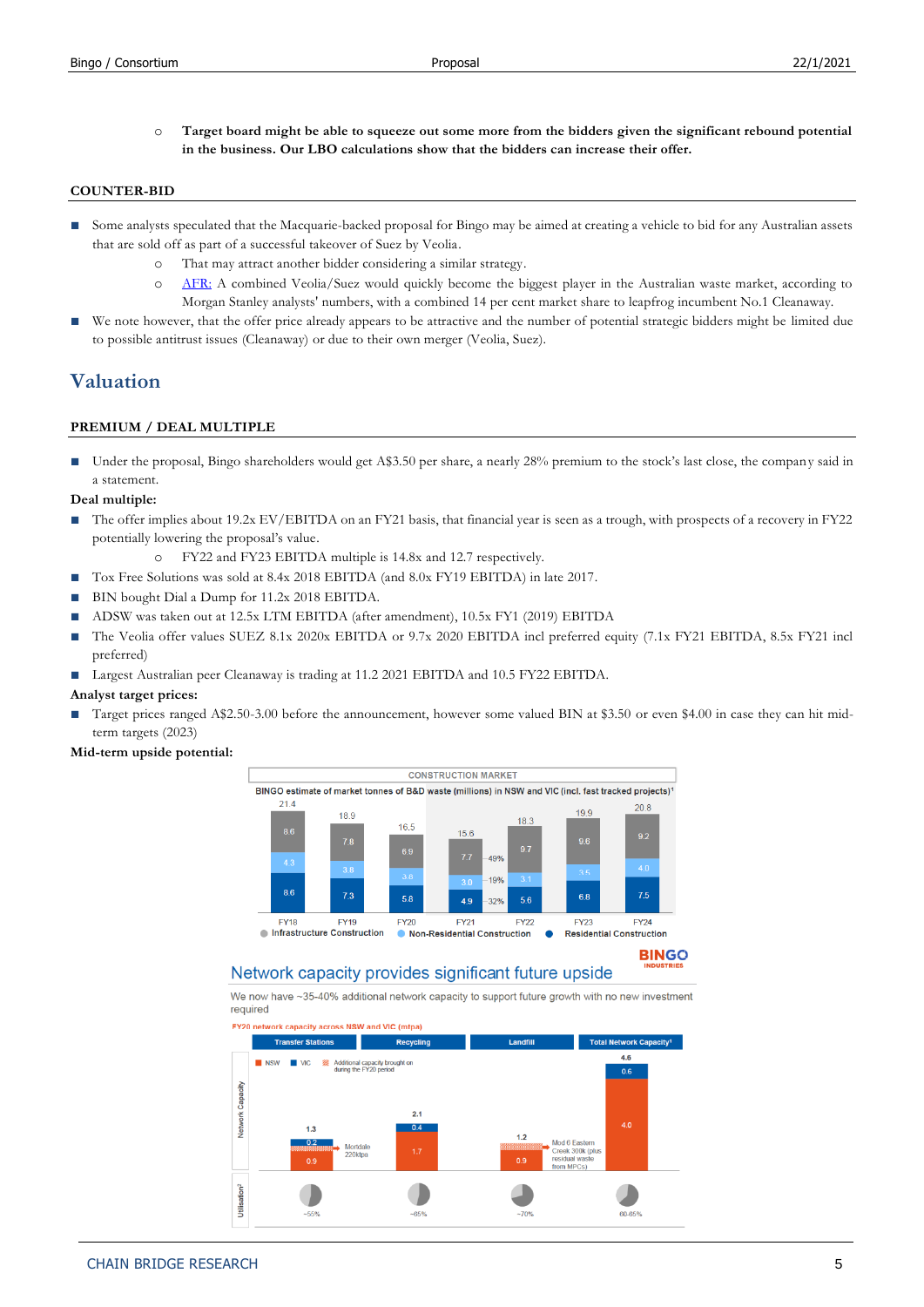#### BINGO's investment proposition is underpinned by **BINGO** significant medium term growth drivers

BINGO has invested significantly in its Post-Collections network of infrastructure assets. The existing asset base has the potential to deliver in excess of \$250 million EBITDA per annum



# Supportive regulatory landscape

#### **INDUSTRIES**

BINGO remains well positioned over the medium-term to capitalise on the positive future regulatory and market tailwinds underpinning the business.



### **LBO**

■ Based on our calculations, the deal offers cca 15% IRR assuming a deal at A\$3.50, 30% tax rate, 15% growth rate and 35% EBITDA margin.